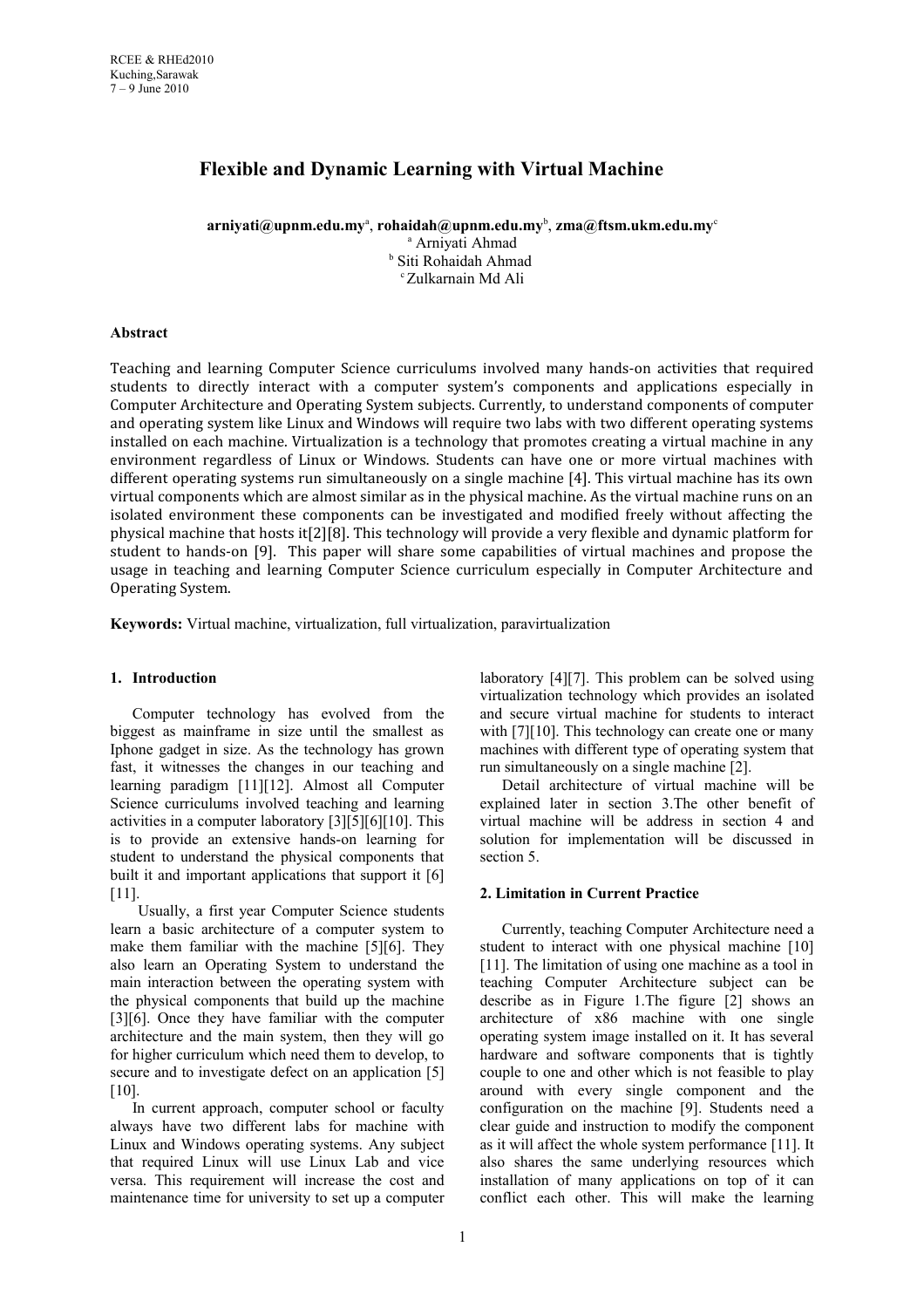process not flexible and more maintenance work to do which will increase the cost [4][7].



Fig.1. x86 Architecture before Virtualization [2]

# **3. Virtualization**

Virtualization can be describes as a separation of a resource or request for a service from the underlying physical that provide the service [2]. Virtualizing a system or component such as a processor, memory, or an I/O device at a given abstraction level maps its interface and visible resources onto the interface. Consequently, the real system appears as a different virtual system or even as multiple virtual systems [8].



Fig.2. x86 Architecture after Virtualization [2]

Virtualization can be applied at any range of system layers including hardware virtualization, processor virtualization, instruction set virtualization and operating system level virtualization [13]. At hardware level virtualization, two types of virtualization can be applied are full virtualization and paravirtualization.

In full virtualization, it uses Virtual Machine Monitor (VMM) or hypervisor as a separation layer between virtual machine operating systems and the bare hardware [13]. As shown in Figure 2[2], virtualization provides an abstraction layer between computing, storage and networking hardware, and the applications running on it. The abstraction layer was representing by VMWare Virtualization layer. A VMM component can run directly on real hardware. It could create multiple virtual machines which each instance run its own operating system.

Paravirtualization is another method that uses hypervisor. It requires modifications to the operating system that run in a virtual machine. This will make the operating system aware the differences between the real and virtual environment.Table 1 shows, sample of full virtualization and paravirtualization applications.

| Virtualization Type | Software Available     |
|---------------------|------------------------|
| Full virtualization | IBM VM/370, VMware     |
|                     | ESX, Microsoft Virtual |
|                     | $PC_z/VM$              |
| Paravirtualization  | Xen,UML                |

Table 1. List of Virtualization Applications

# **4. Benefit of Virtual Machine**

As mentioned in [11], it is important to provide students with an efficient, rigorous and engaging learning environment with necessary tool to become proficient in Computer Architecture subject.

Implementing virtual machine in current teaching will provide flexible and dynamic learning activities because [2][9]:

- 1. It supports multiple operating system environments operating on the same physical computer. These multiple operating system runs in an isolation and secure environment that separate each other. Student can see and differentiate behavior of different operating systems.
- 2. It can also provide an illusion of hardware or hardware configuration through an instruction set architecture (ISA) which is different from the real machine. Student will feel confident to play around with the system's components.
- 3. Modifying a virtual machine has similar benefits as modifying a real machine. The modified process or service can run separately from all processes in the real machine. This make modification and investigation activities much easier and will not affect the real system performance.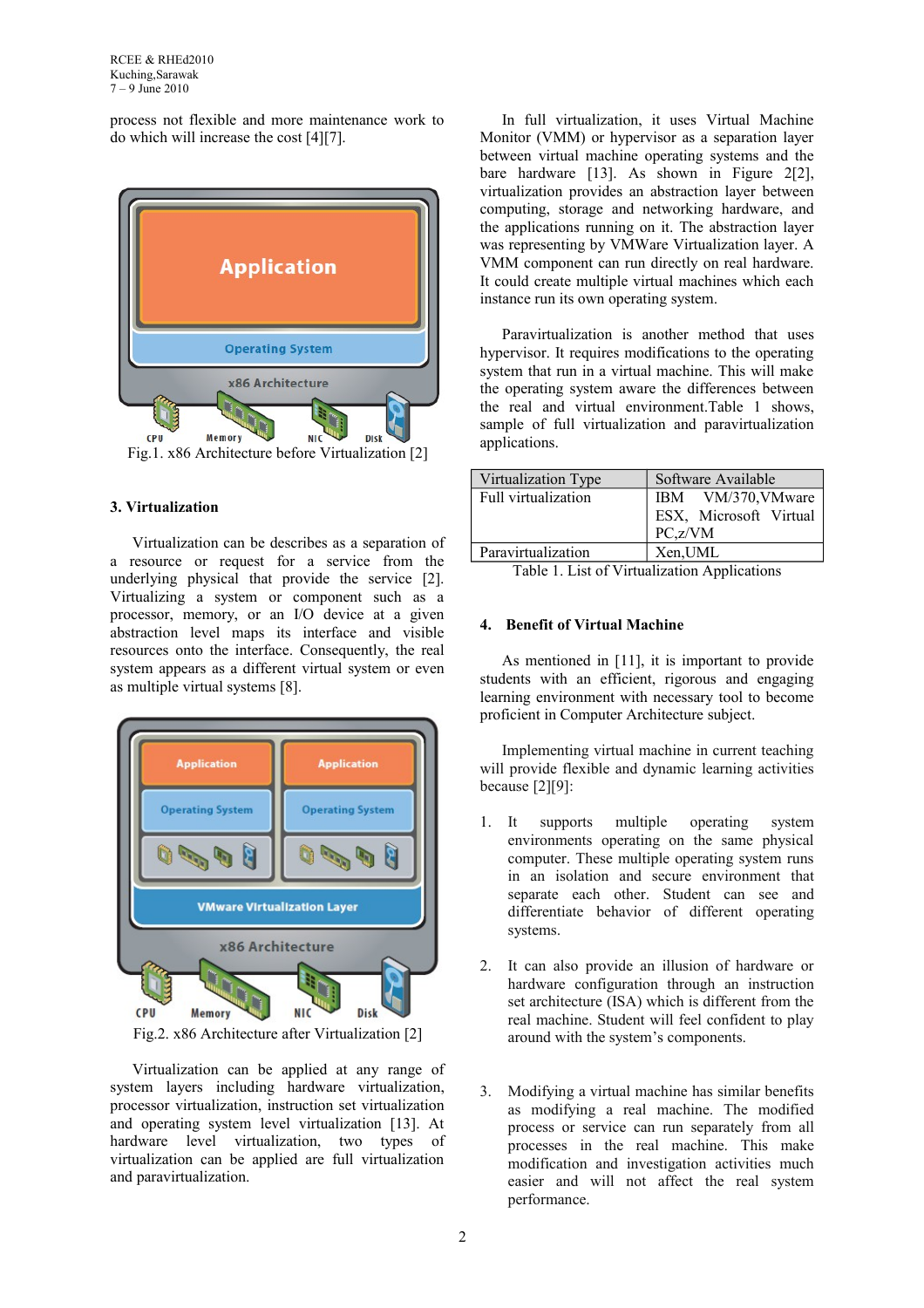4. Easier to manipulate the state of a virtual machine than the state of a physical machine. The state of the virtual machine can be saved, cloned, encrypted, moved, or restored. Student can save their virtual machine state in their laptop, can open it at anytime and anywhere when needed.

# **5**. **Proposed Teaching and Learning with Server Virtualization**

Virtual machine capabilities as mentioned earlier provide more flexible and dynamic way of learning which will increase students<sup>'</sup> interest and make them enjoy the learning activities in the lab or anywhere as long as they can get access to their virtual machine.

Figure 3 shows the proposed infrastructure for managing students' access to virtual machines on centralized virtual server. Every virtual machine installed with different operating system image. The virtual machine contained an image of a machine that belongs to a student which can be access directly from computer lab, home or anywhere as long as they can access the server.

The proposed infrastructure is not mean for dynamic and learning only but it also propose a new way of managing resources by lab administrator which will minimize their burden of maintaining the single system on a single machine in every lab. They can easily create and delete any virtual machine anytime only on single server. This will save much cost of having many physical servers and maintenance cost for the university. For server centralization, several vendors that offer server virtualization service are Citrix, IBM, HP and etc[4] [7].



# **Fig.3: Proposed Infrastructure for Centralized Virtual Server**

### **6. Conclusion**

Teaching and learning Computer Architecture and Operating System subjects are more challenging

nowadays with more new invention of computing technologies. Students need more flexible and dynamic learning tools that help them investigate computer system, components and architecture in a safe manner. Virtualization technology has been seen as new solution for this problem. Virtual machine is a way of virtualizing computer's components, resources and operating system that provide the flexibility and dynamic environment for learning and teaching. This virtualized platform can be create, save and delete at anytime. Students can access their virtual machine anytime and anywhere when needed. It can also be used to replace a traditional way of managing lab resources which is through server virtualization. This can save much on the resource maintenance works and cost as well.

# **References**

- 1. G.J.Popek, R.P.Golberg, Formal Requirements for Virtualizable Third Generation Architectures, Commun. ACM 17, 412–421, 1974.
- 2. Virtualization Overview, VMWare White Paper, 2006
- 3. A.Clements, The Undergraduate Curriculum in Computer Architectures, Proc. 29th ASEE/IEEE Frontiers in Education Conference, 11b8-7, 1999.
- 4. Virtualization in Education, IBM Global Education White Paper. 2007.
- 5. R.T.Thomas, Computer Architecture in The Computer Science Curriculum, Proceedings of the fourth SIGCSE tecnical symposium on Computer Science Education, 116 - 120, 1974.
- 6. Teaching Computer Organization/Architecture by Building A Computer, Proceedings of the 2007 Workshop on Computer Architecture Education, 72-76, 2007.
- 7. Virtualization: Meeting the Higher Education IT Challenge, Citrix White Paper, 2009.
- 8. J.E.Smith, R.Nair, The Architecture of Virtual Machines, IEEE Computer Society, 32-28, 2005.
- 9. P.F.Silvia, R.Karthiha, R.Aarthy, C. S. G. Das, Virtual machine vs Real Machine: Security Systems, International Journal of Engineering and Technology Vol.1(1), 9-13, 2009.
- 10. A.Gaspar, S.Langevin, W.Armitage, R.Sekar,T.Daniels, The Role of Virtualization in Computing Education, SIGCSE '08, March 12– 15, 2008, Portland, Oregon, USA.ACM 978-1- 59593-947-0/08/0003.
- 11.J.H.S.Ramnath, A.Herath, S.Herath, An Active Learning Environment for Intermediate Computer Architecture Courses, In Proceeding Workshop on Comp. Arch. Education, Held in conj. with 29th ISCA Conference, 2002.